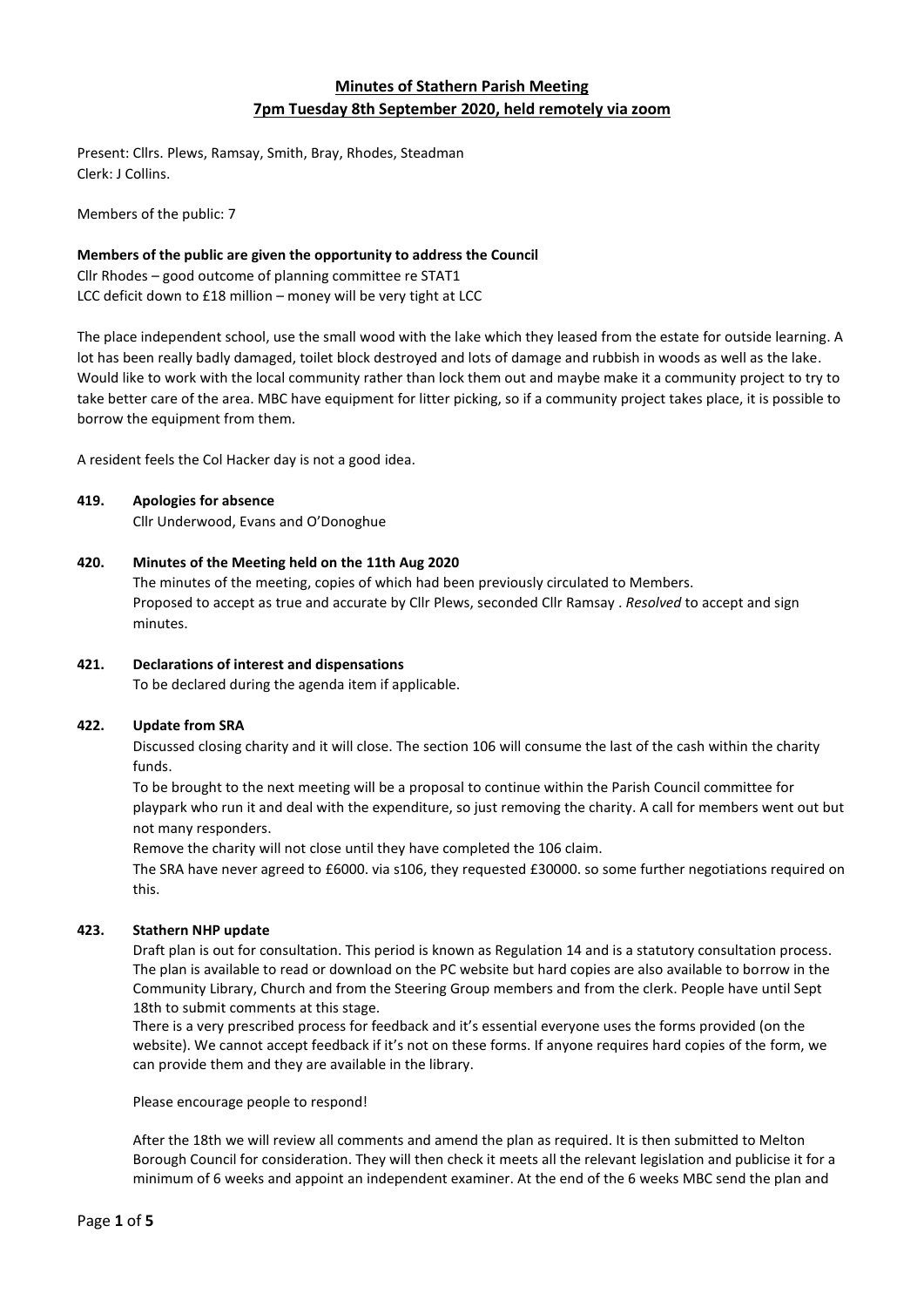any representations to the Examiner, who will appraise and report to MBC. MBC consider and the send to Referendum.

Referendum take place and as long at more than 50% vote in favour, the Plan is then 'made' and becomes part of the Planning process.

Thanks again to all the volunteers who contributed time, energy and expertise to developing the draft plan.

#### **424. Update from WMI**

The WMI committee has worked hard to make the hall Covid-secure before its reopening. We have a tried and tested one-way system, hand sanitiser stations and new cleaning regimes, amidst other things, so we're ready to welcome people safely!

Classes currently running at the WMI are Line Dancing, Tai Chi, Art, Ballet-Fit and Pilates. The feedback so far has been fantastic and we're pleased to have such a varied and full programme of activities on offer.

We're also planning a 'Stathern Chat Social' at the WMI this Thursday 10th September, 7 - 8.30pm ... Everyone's welcome! Bring a mug and a pen, and find out just 'who is who' on the 'Stathern Chat' Village WhatsApp group. It's a fantastic chance to get to know the faces in the village that you've been messaging!

We're really pleased to be up and running and welcoming villagers back into the hall again! A big thank you to Bill and Hattie from Bagforce at Harby, for their work and generous donation of landscaping products to tidy up the front of the WMI.

## **425. Consider options for repair / replacement of bench by bus shelter. Update of damaged bench on Blacksmith End**

Information on benches, tables and costs circulated to Cllrs prior to meeting.

Quote 1 to repair seat in Softwood £315 - £355 / Oak £450 - £630 / Iroko £420 - £480 Quote 2 to repair seat in Softwood £360 / Oak £640 New Ripon cast iron and iroko wood bench 200cm £587 plus delivery New Victoria iroko wooden bench 180cm £817m + delivery New Persley recycled plastic bench (flatpacked) 200cm £525 + delivery New Springfield softwood picnic table 180cmx150cm £470 + delivery New Sneyd-hill recycled plastic picnic table 150x130cm £498 + delivery

Leisure Bench sponsored (LB)

Recycled plastic A frame picnic table in black 150cm £300, LB kindly offered sponsorship of £100, so cost would be £200.

Recycled plastic park bench in black 180cm £350, LB offer sponsorship of £100, so cost would be £250. LB have offered to bolt them down included in the price but do not provide the concrete base.

Cllr Bray proposes a replacement recycled plastic bench from LB, Seconded by Cllr Smith. Cllr Plews will view the bench, once viewed move on with replacement. *Resolved* to accept the sponsored bench from LB at a cost of £200. Cllr Ramsay will clear the old bench from the site.

Blacksmith End Bench – This is not owned by the PC, the clerk is in the process of tracing the owner.

**Action;** Cllr Plews view bench Clerk contact LB

Cllr Ramsay remove old bench and clear site ready for replacement bench.

# **426. Correspondence / Planning Applications, including those received prior to the meeting**

**Correspondence**

- **426.1** MBC New house behind 8A Penn Lane will be known as 8b Penn Lane
- **426.2** As statutory stakeholders, Vale Medical Group informed that Woolsthorpe surgery will permanently close. Stackyard and Woolsthorpe will change from NHS Lincolnshire to NHS East Leicestershire& Rutland Clinical Commissioning Group.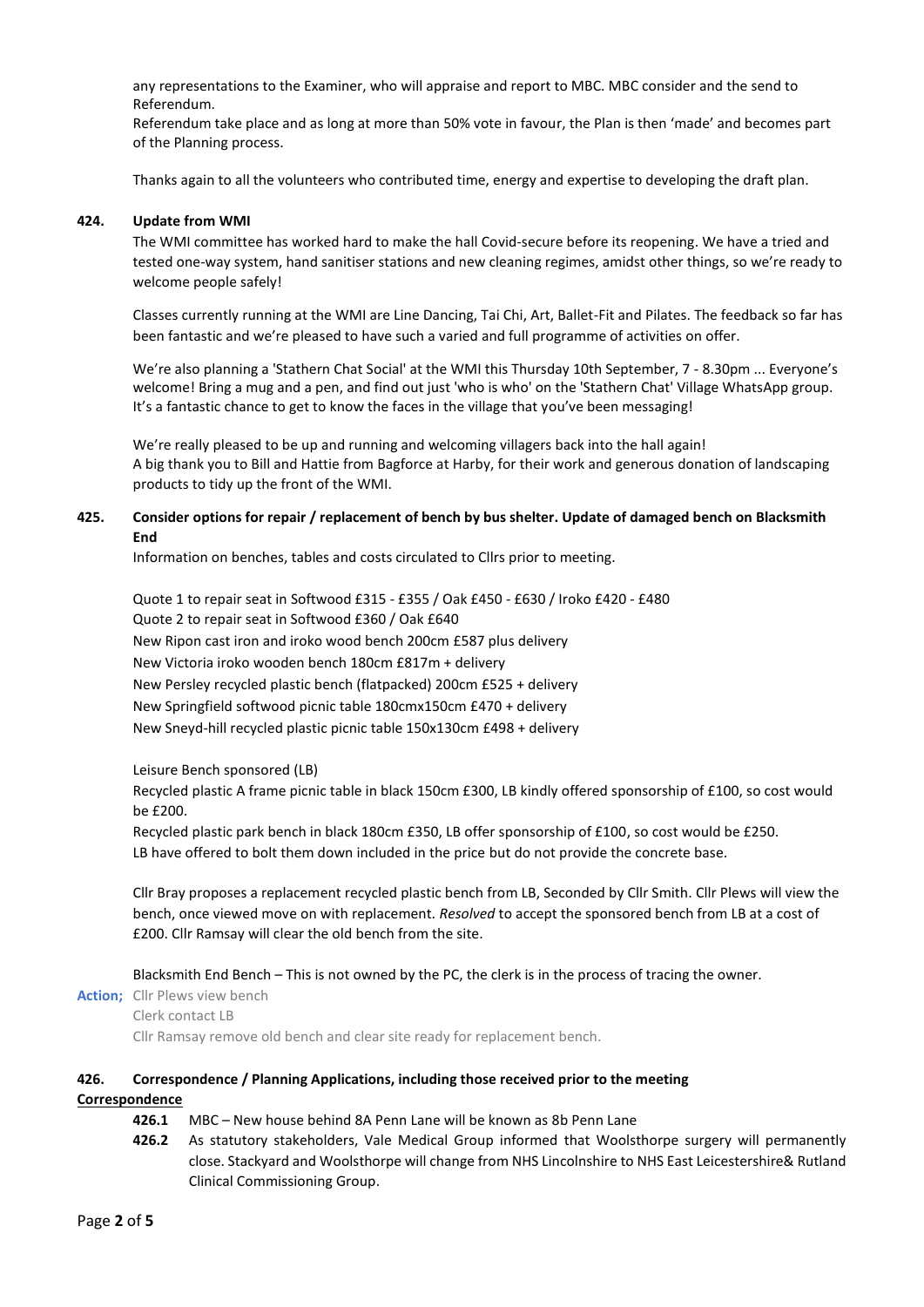- **426.3** WI committee The 59's lunch will be postponed from September to the Spring of next year.
- **426.4** Resident thanks the Cllrs for their considerable time and effort that has gone into the STAT1 planning proposal so far. It is greatly appreciated.
- **426.5** Resident has reported overgrowth around lamp 40 on Narrow Lane This has been reported for the 3rd time to LCC by the clerk.
- **426.6** Locality Planning white paper is out for consultation. The deadline to submit is 29th Oct.
- **426.7** Simon Clarke MP, minister for Local Government Recommend that meetings continue digitally where possible.
- **426.8** LCC Stathern has been allocated £2000 under the highway's parish and communities fund, details emailed to Cllrs on 25th Aug. Application closes on 30th Sept.
- **426.9** Update from LCC highways enquiries footpath G27a passed to forestry, trimming branches on trees on Harby Lane passed to forestry. Damaged bench on Blacksmith End, progress to insurance claim. Fallen tree on Tofts Hill work complete.
- Actions; Clerk forward planning white paper details to Cllr Bray

#### **Planning Applications**

- **426.1.1 20/00926/VAC –** Land rear of Folville House, Main Street. To enable construction of associated outbuilding home offices. *Resolved* no comment to make.
- **426.1.2 20/00893/NONMAT –** Land adjacent to Hillcrest, Tofts Hill. Internal changes, removal of chimneys, amend window, this has been permitted. *Resolved* no comment

### **427. Payments and Receipts**

#### *Payments*

| Clerk salary (4 weeks)         | £561.00 | 22684           |
|--------------------------------|---------|-----------------|
| <b>SSE Aug</b>                 | £108.42 | D/D taken 18/08 |
| HP Instant ink (clerk card)    | £4.50   | 22688           |
| Zoom Sept                      | £14.39  | 22688           |
| R Scarborough Aug              | £400.00 | 22685           |
| E.oN 1/4 maintenance           | £135.43 | 22686           |
| Playpark account (vat reclaim) | £449.74 | 22687           |
| Wix website 86.40 + upgrade 10 | £96.40  | 22688           |

*Resolved* that the invoices have been scanned, sent to and inspected by Cllrs, payments approved and cheques to be signed by Cllrs Smith and Ramsay.

#### *Receipts*

HMRC VAT reclaimed **£3555.62** 

#### *Playpark account*

*Payments*

None

#### *Receipts*

None

# **428. Blacksmith End planning appeal – Any updates on status prior to meeting**

Appeal is validated but no start date given yet.

# **429. STAT1 development – Any updates prior to meeting**

Brought forward ahead of correspondence to allow Cllr Steadman to give an update on agreed amendments and discussions

-Plot 1 added a dropped kerb and a parking space

-Plots 5 & 6 pull in's possible being mindful of the existing tree roots

-Plots 11 / 12 with design guys at the moment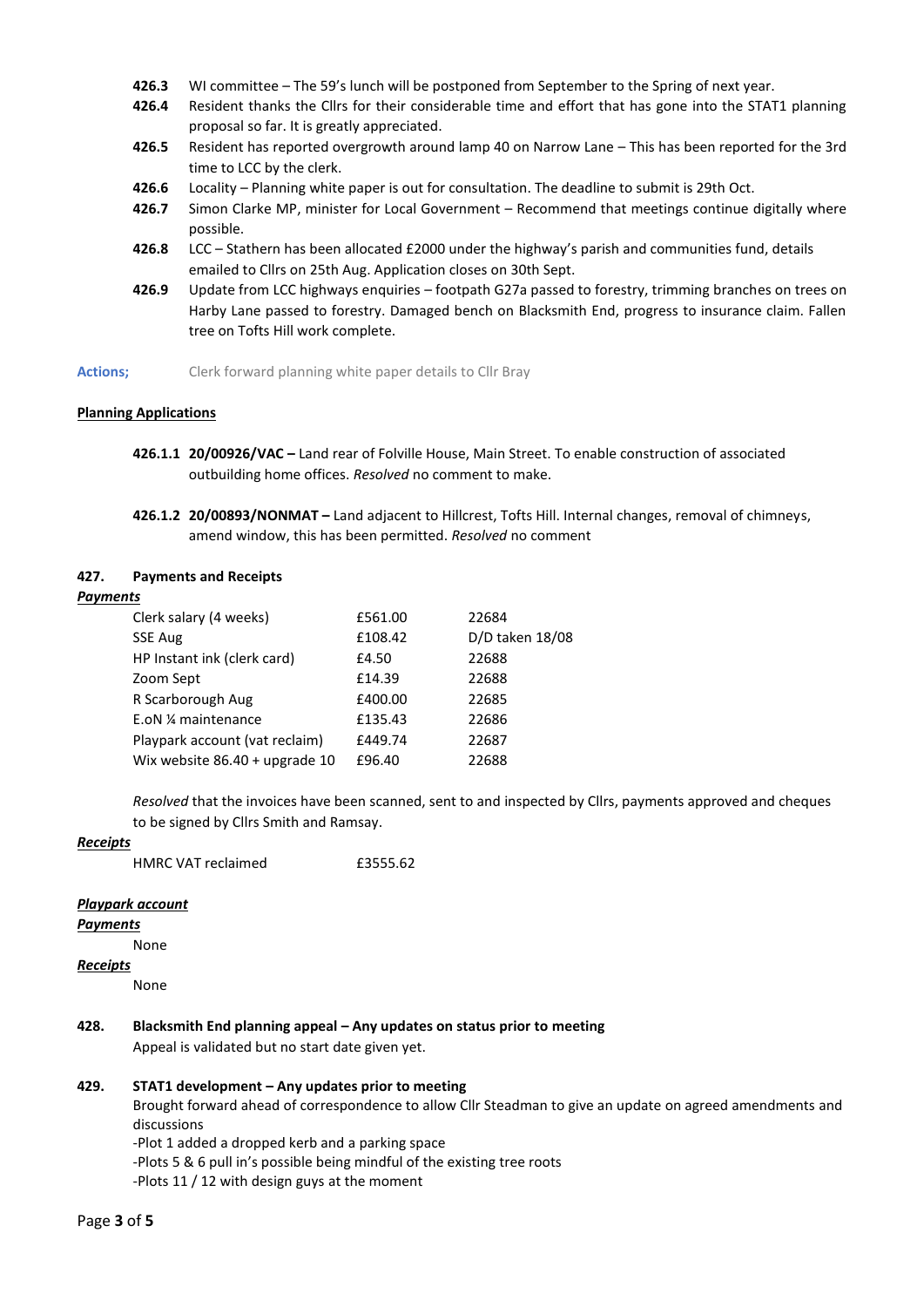- -Plots 13 & 52 the ones with the garages in buffers, facing sideways (the black triangle indicates the front door) not road to give it more of a village feel
- -Plot 8 will become a 3-bed single story bungalow now 7.5 meters from Mr Brinkworth's boundary and has a hipped roof gable end to improve the look. Cllr Steadman has requested they look at the pitch of the roof.
- -Plots 18 to 23 at the end of lane 2. Looking at 2 spaces at side of end plot but need a minimum stand off from ditch.
- -Grass matting is for low usage areas on community car spaces. Land between turning circle and pumping station and access to the attenuation pond, because they are not everyday use.
- -Looking into staging the car park on western side which is the affordable housing group. Helen has spoken to -Leathborough's and looking to see if they can pay for the screening she wishes.
- -Taken maisonettes and 2 x semi-detached properties from near the Meadow and moved them further up the site, swapping with 2 bungalows.
- -Also looking at splitting up the housing association block with 3 beds from somewhere else on the site.
- -Putting an extra 2 parking spaces at the side of plots 40, 50 & 51.
- -Reluctant to lose any of the eastern green due to effect on street scene.
- -Trim trial (path) through the northern part includes wooden exercise things for kids and adults so this takes some of the play area money.
- -Green area between 37, 38, 39, 40, 41 & 42 is to maintain the original hedge boundary.
- -Plots 37 & 38 have got too many parking spaces (4), they have agreed to put a pull in here, there is a path down there as well that goes into the buffer zone.

Next steps – Following dialogue the plan is with the design team to work on.

Conditions

Planting / materials

buffers are not to be touched

taking permitted development rights out

Traffic calming – you can change it to be anything. Cllr Underwood is doing an application for a Highways Parish and Community funding grant of £2000 for a highways designer to come up with a traffic calming plan to go back with the conditions and negotiate. Talk to J Worley about it being in place prior to start of build. Cllr Bray proposes the highways grant is applied for with the traffic calming design in mind, seconded by Cllr

Smith.

Cllr Bray proposes that Cllr Steadman tells Davidsons we are very encouraged by the changes Cllr Steadman will check up on hedge netting

Thank you to Cllr Steadman for all of her work on this development.

**Actions;** Cllr Bray talk to J Worley about the traffic calming

Cllr Underwood apply for Highways Parish and community fund grant of £2000.

# **430. Tofts Hill development – Any updates on status prior to meeting**

## **431. Risk Assessment review**

Cllrs have received a copy prior to the meeting. Admin and finance back up should go to the cloud, Clerk to investigate.

Cllr Plews proposes to accept this as the latest version of risk assessment, seconded by Cllr Ramsay. *Resolved* to accept as the latest risk assessment.

**Actions;** Clerk investigate cloud storage for admin and computer backup

## **432. Consider a voting delegate to attend LRALC AGM via zoom on Mon 14th Sept 18:00**

Cllr Underwood proposed herself prior to the meeting, seconded by Cllr Smith.

## **433. Village Matters**

**Damaged litter bin on Mill Hill** – contact insurers as a possible claim and bring back to next meeting.

**Col Francis Hacker Day** – Richard Pinncot from the field detectives explained the idea. Having heard the weight of feeling about Col Hacker in Stathern, he has decided to withdraw the idea of holding it in Stathern. Cllr Steadman suggest a village history presentation post covid.

Website accessibility com – to bring to next meeting